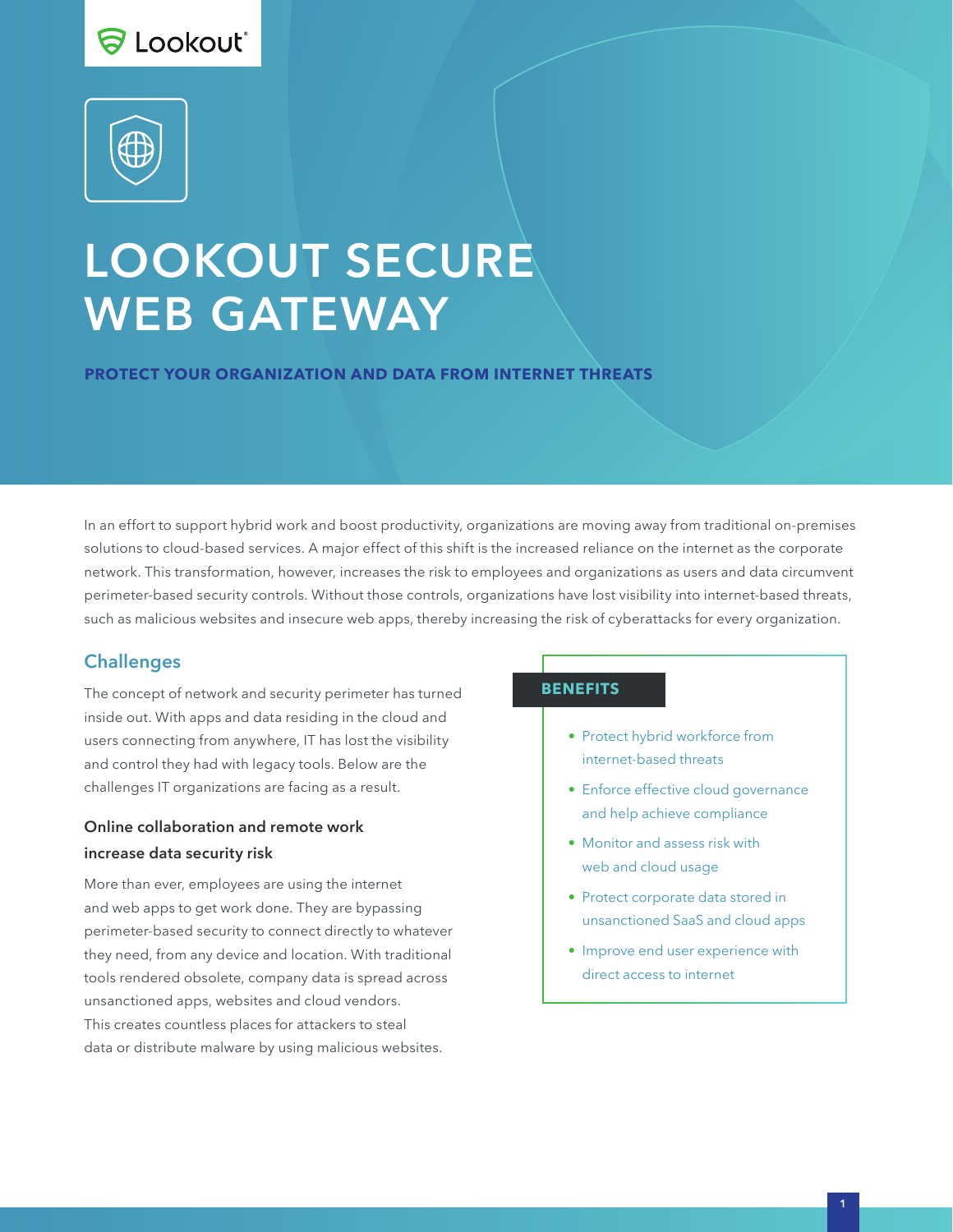# Lack of protection against modern-day threats like ransomware

Organizations with highly sensitive information are attractive targets of ransomware attacks. Bad actors typically leverage phishing attacks to trick users into providing login credentials to the corporate environment. With credentials in hand, attackers can penetrate an organization's network and execute malicious code to encrypt or exfiltrate sensitive data.

## Unsanctioned apps add hard-to-detect Shadow IT risk

The risk of Shadow IT and unsanctioned apps has never been greater. Cloud services such as file storage, messaging and video solutions, while designed for consumers, offer a convenient option for work tasks. Unfortunately, on-premises web gateway solutions are unable to detect them.

## Legacy gateways are inefficient and have limited visibility into the modern environment

Organizations using on-premises secure web gateway (SWG) solutions must backhaul traffic through a data center. Excessive latency not only creates poor end user experiences, it also limits the range of security that can be applied to a data stream in real-time. For example, to block the upload of sensitive data to a website, a SWG needs to inspect data, apply policies, and take protection action, all in one motion. A lag in throughput degrades effective detection and response, exposing the organization to increased risk of data leakage.

On-premises SWG appliances also require more maintenance, labor and logistics to scale to geographically-dispersed locations. An upgrade of physical hardware across several data centers would require technicians to go onsite, perform the upgrade, test it and ensure all appliances are functioning properly.

# Benefits of the Lookout Secure Web Gateway

Lookout SWG is cloud delivered and built on the principles of Zero Trust to protect users, underlying networks and corporate data from Internet based threats. With a single proxy architecture and inline controls, Lookout can efficiently inspect all incoming and outgoing web traffic for malicious content. This enables always-on security, simplified IT, and a seamless user experience.

As organizations transition from on-premises security solutions to cloud-delivered services, they need a platform that enables them to pace their migration to the cloud. A platform-centric approach ensures that policies can be applied consistently across all workloads and use cases. This provides organizations with a much simpler way to manage and deploy security tools, monitor end user activity and enforce organizational policies such as Shadow IT.

# Protect hybrid workforce from internet-based threats

The single proxy architecture allows Lookout to get complete visibility of all end-user traffic whether accessing Internet, SaaS apps, or private enterprise apps. With this end-to-end visibility, IT can enforce policy controls on both sanctioned and unsanctioned apps to prevent unauthorized traffic from entering the corporate network.

URL filtering enables admins to control which websites their employees and guest users can access based on threat intelligence from hundreds of millions of websites, domains and apps in the Lookout Security Graph. Lookout also integrates with multiple threat-intelligence engines to provide the latest threat signatures and information. This allows Lookout SWG to detect and stop any internetbased attacks like ransomware, phishing, zero day and browser-based threats.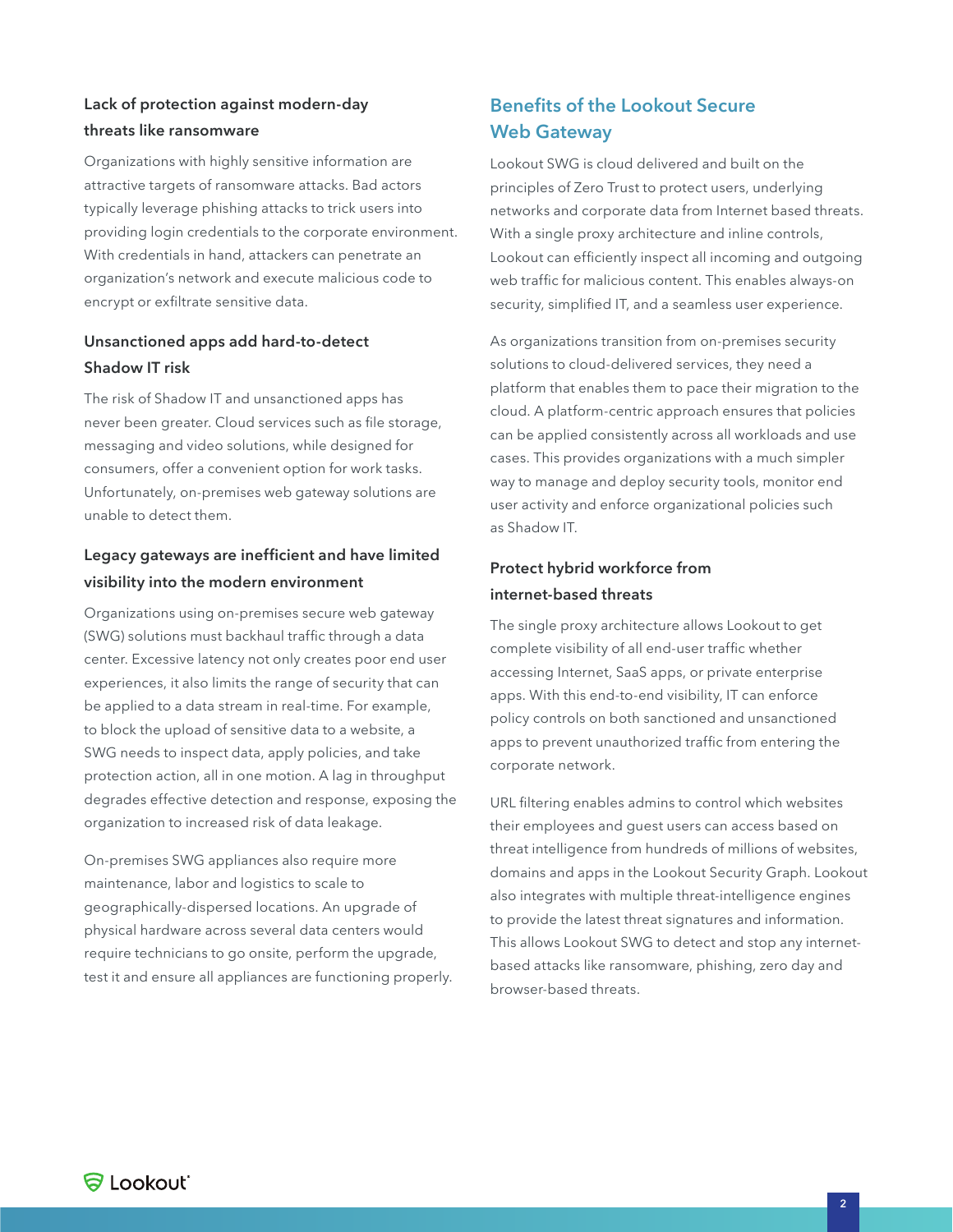# Enforce effective cloud governance and help achieve compliance

The ability to differentiate between corporate versus personal instances of cloud apps feeds Data Loss Prevention (DLP) policies that can apply different actions depending on which instance data is being sent to. These actions include encrypting, watermarking, masking, redacting, highlighting, setting expiration times or allowing offline access. By detecting the destination of the data, Lookout prevents it from being sent to unauthorized locations, apps or users that could put the organization in violation of compliance or data privacy laws.

Lookout SWG also offers adaptive access controls that are based on a user's risk score, device posture and location for automatic enforcement of security policies that ensure compliance with local and industry regulations.

#### Monitor and assess risk with web and cloud usage

Lookout allows complete consolidation of IT security infrastructure with a unified platform delivering a single proxy, a single end user agent and a single policy infrastructure. This eliminates the need for multiple IT security tools from different vendors, thereby reducing the risk of human errors and inconsistent policies. Lookout performs TLS/SSL inspection on all inbound and outbound traffic passing through the SWG proxy so that packet decryption and encryption only needs to happen once. This not only provides the visibility needed to apply protection policies but it also results in a smoother, faster end-user experience.

# Protect corporate data stored in unsanctioned SaaS and cloud apps

By supporting both managed and unmanaged devices, admins can provide secure access for contractors and supply-chain partners, allowing IT teams to monitor activity across any device. This provides IT with complete end-to-end visibility to ensure proper enforcement of security policies for protecting sensitive information.

Lookout SWG leverages industry-leading intelligence gathered from over 20,000 apps, enabling it to identify Shadow IT as users are connecting to unauthorized apps or personal accounts. This ensures real-time threat protection.

# Improve end user experience with direct access to Internet

Unlike traditional solutions that backhaul traffic, Lookout SWG provides security controls closer to the users and apps by being delivered from the cloud. This proximity enables it to efficiently enforce security inline or via API, ensuring the end user has a seamless experience.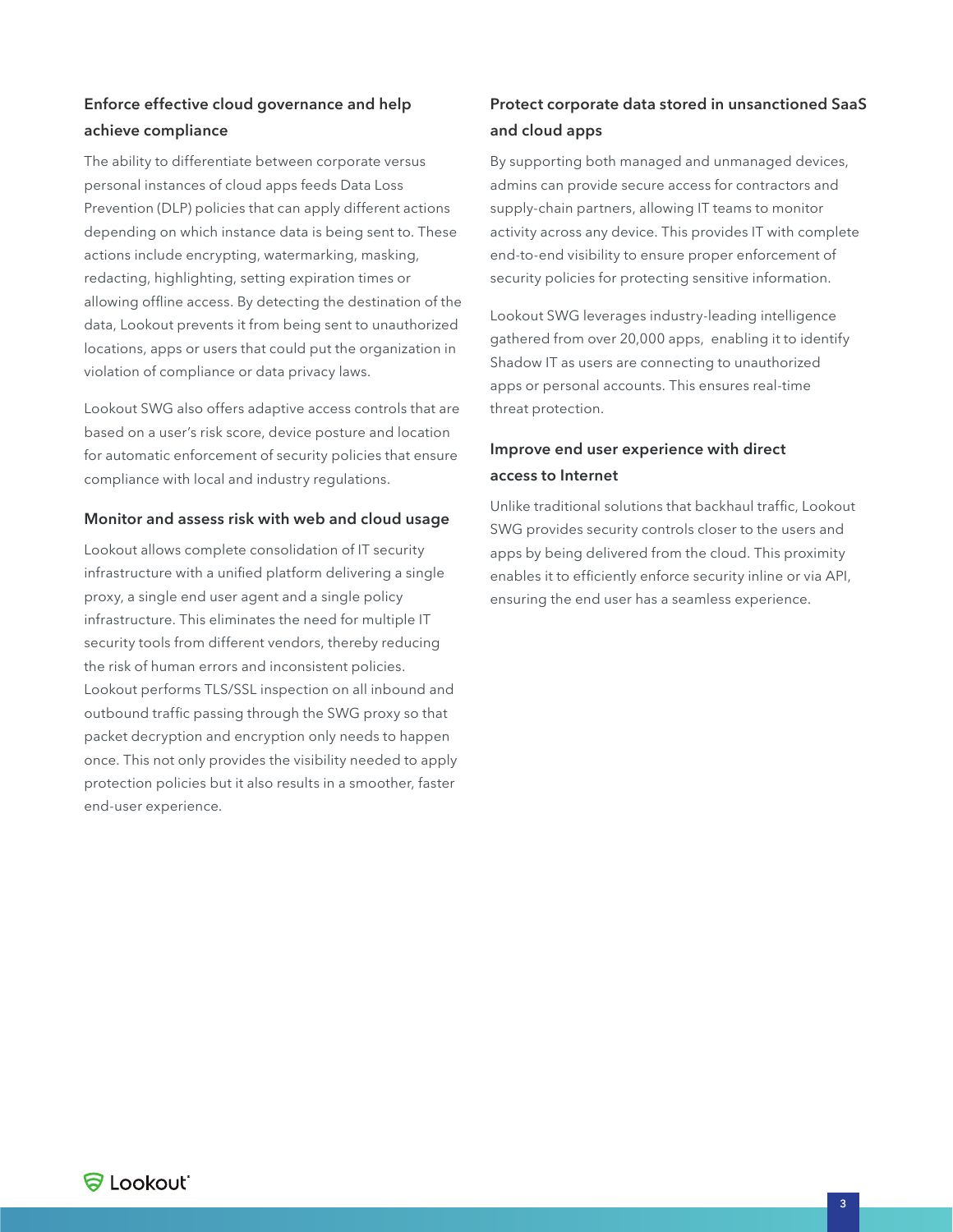